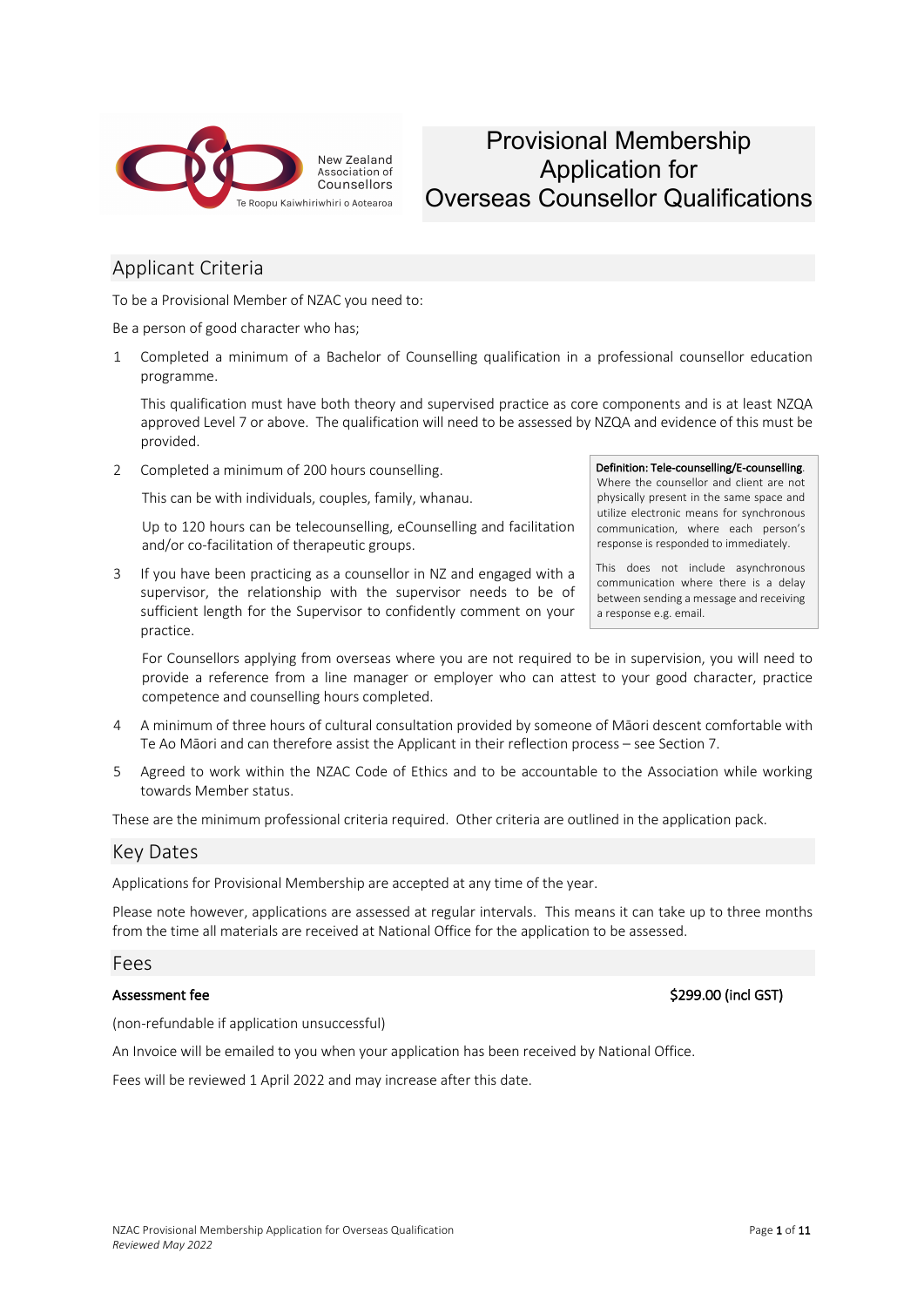#### General Information

- 1 All decisions made are subject to a satisfactory Aotearoa New Zealand Police Vetting Report if you have been in the country for three months.
- 2 If your application meets all requirements the Membership Committee will recommend to the National Executive that Provisional Membership be granted.
- 3 The steps for upgrade to Member begin once you are a Provisional Member.
- 4 If you have had any complaint(s) about your practice, full disclosure is required when you present your application. This will be discussed by the Membership Committee before any assessment can take place.
- 5 If you have any criminal conviction(s) full disclosure is required when you present your application. This will be discussed by the Membership Committee before assessment can take place.
- 6 Where the Police Vetting Report raises concerns in relation to the Good Character Policy for membership a candidate will be required to attend a Special Panel before the application can proceed. This will be at your own cost.
- 7 If you are not a New Zealand Citizen, you must provide evidence of either New Zealand Residency or of a valid New Zealand Work Visa. As a Provisional Member, you need to complete 300 counselling hours in New Zealand to meet the criteria for upgrade to Member.
- 8 The information gathered in this application pack will be used for the purposes of assessing your suitability to be a NZAC Provisional Member.

The information will be kept on file until you become a Member, or you resign.

Contact details will be used to send you material (newsletters, updates etc.) from the National Office or from delegated representatives of NZAC (e.g. Branch Secretaries).

- 9 If assistance is required please contact the Membership Manager: membership@nzac.org.nz or refer to the information under http://www.nzac.org.nz/membership.cfm
- 10 If the application is completed on paper, scan and email to membership@nzac.org.nz
- 11 The application must be fully read and discussed with your supervisor.
- 12 Do not send in your counselling log as your supervisor's report confirms they have seen it.
- 13 Do not send any original copies of qualifications or certificates. Take the originals to your supervisor or Justice of the Peace to verify and sign the copies.
- 14 Ensure you keep a copy of your application.

After submitting your application email membership@nzac.org.nz to notify NZAC your application is ready for assessment.

#### Please note:

NZAC Provisional Membership may be held for five years from date of confirmation. If a Provisional Member has not upgraded to Member at the end of five years, their Provisional Membership will cease unless an extension has been approved. For the duration of Provisional Membership, you are required to have a NZAC Registered Supervisor who has been a Member for a minimum of 5 years.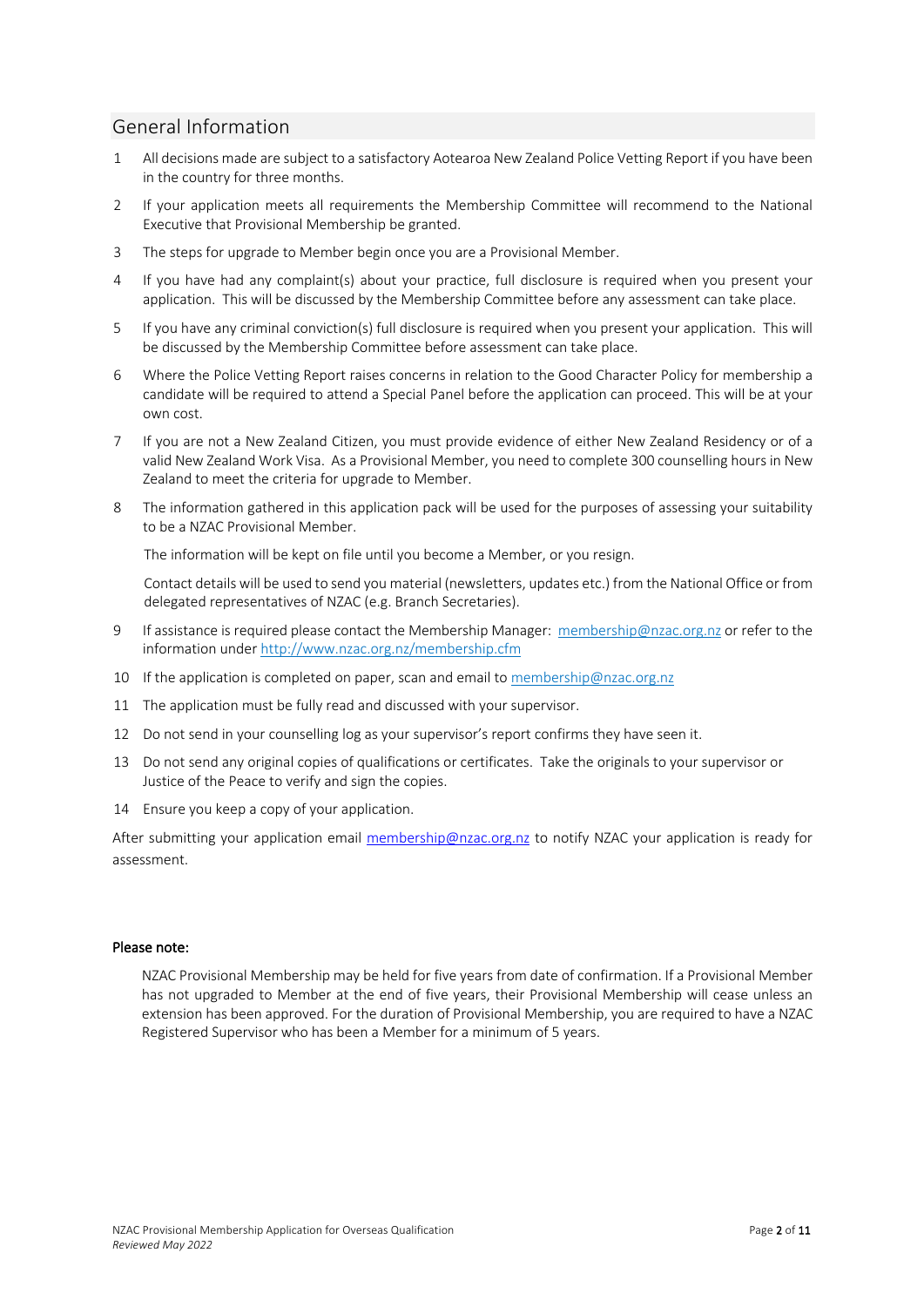#### Applicant Checklist

- ☐ Your written application
- ☐ Supervisor's report
- ☐ Cultural Consultant's Report
- ☐ Letter from your employer/s
- ☐ Enclosed copies of any personal disclosure statements or other advertising material such as business cards if applicable
- ☐ Letter from other professional association, if applicable, confirming there are no complaints about your practice
- ☐ A verified copy of your counselling qualification
- ☐ Sealed academic transcript
- ☐ NZQA verification of qualification
- ☐ Evidence of police clearance from your country of origin, if applicable
- ☐ Evidence of a valid working visa or New Zealand residency
- ☐ Completed NZ Police Vetting Report if resident in NZ for three months or more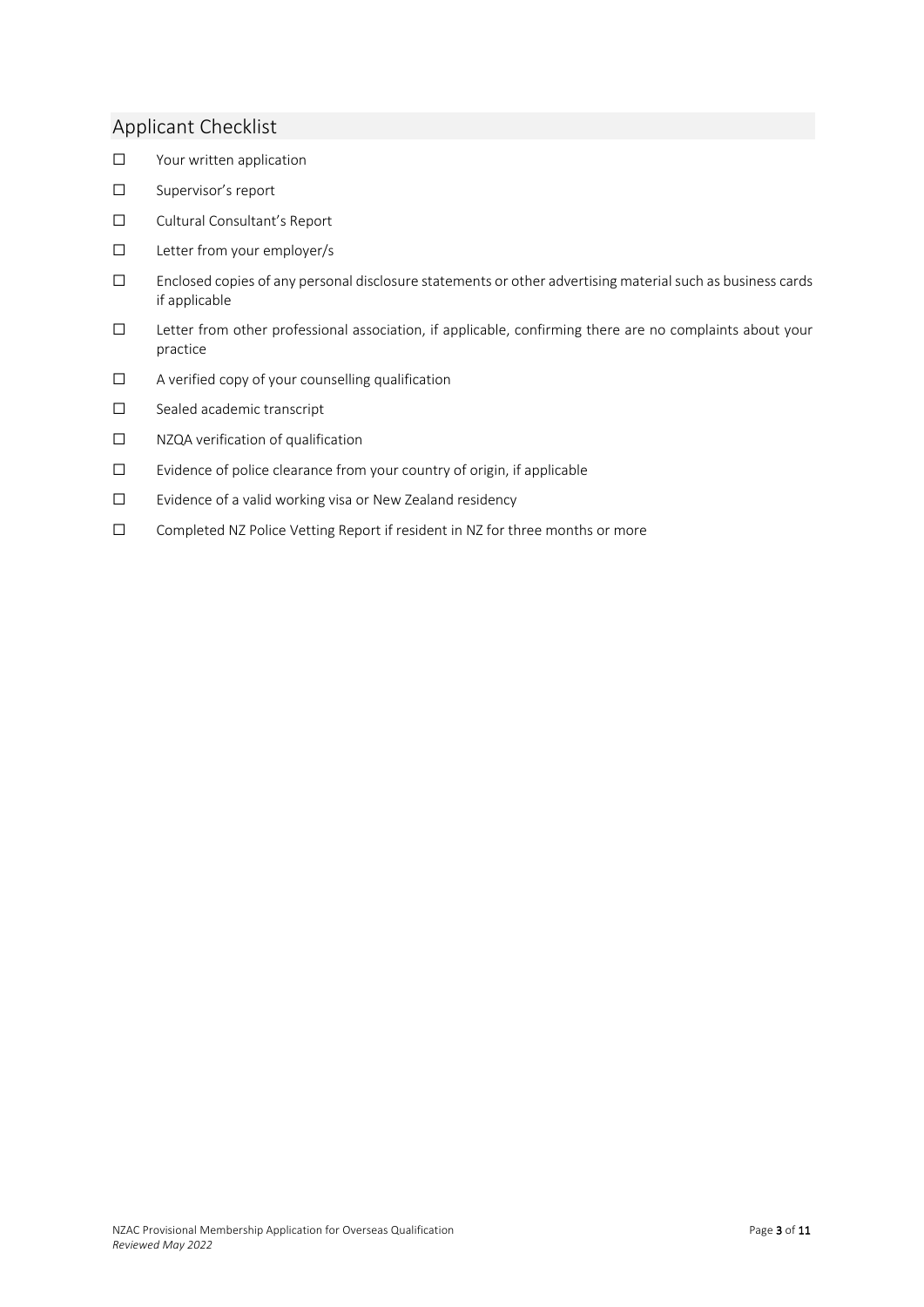

Date received (Official use only)

## Section 1

Provisional Membership Application with Overseas Counsellor Qualifications

| <b>First Names</b>         |  |
|----------------------------|--|
| Family Name                |  |
| Your preferred name        |  |
| Date of Birth              |  |
| NZ Citizenship status      |  |
| Ethnicity                  |  |
| Iwi / Hapu (if applicable) |  |
| Postal Address             |  |
|                            |  |
|                            |  |
| Town / City                |  |
| Post Code                  |  |
| Home Phone Number          |  |
| Work Phone Number          |  |
| Mobile Number              |  |
| E-Mail Address             |  |
| Website (if applicable)    |  |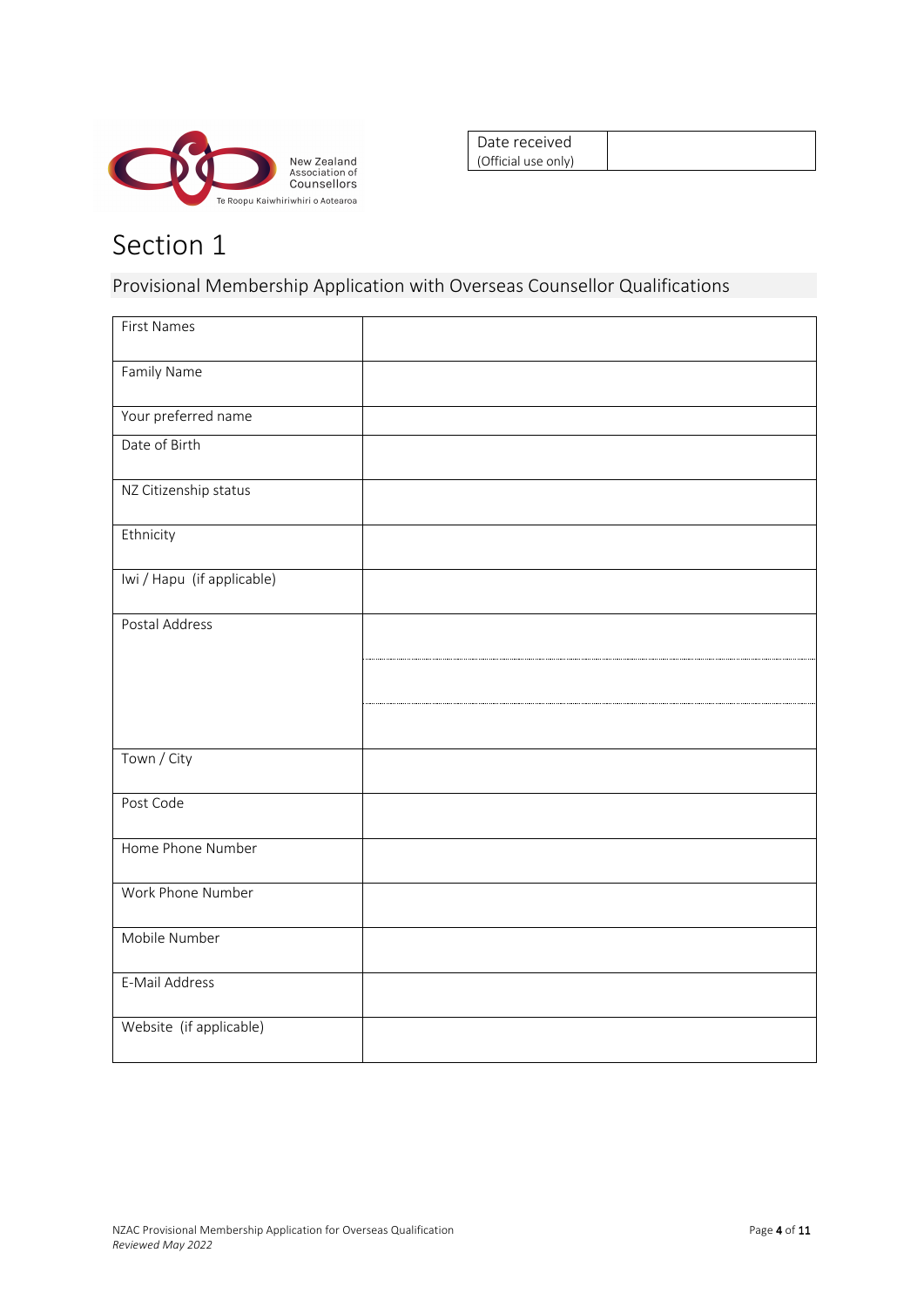### Section 2

Please circle responses as applicable.

#### Criminal Conviction or Charges Declaration

Do you have any criminal convictions or are you under investigation, or have any charges  $\frac{1}{2}$  pending in New Zealand or in any other country, other than minor traffic infringements?

|  | Nο |
|--|----|
|--|----|

If "Yes" attach a detailed statement explaining the above.

NOTE: All applicants with previous convictions may be required to be interviewed by a Special Panel in accordance with the NZAC's Good Character Policy before any decision about membership can be made. This will be at your own cost.

#### Professional Conduct Declaration

- 1 Are you or have you ever been the subject of formal professional disciplinary proceedings that have been upheld in New Zealand or another country?
- 2 Are you or have you ever been the subject of a complaint that was upheld to the NZ Health and Disability Commissioner, or an equivalent officer in another country? Yes No
- 3 Have you ever applied, withdrawn or been declined for registration as a health practitioner? Yes No
- 4 Are you currently a member of any other professional association representing External variance of any other professional association representing ves No<br>counselling, psychotherapy, health or social services field?

Name of professional association:

You are required to supply a letter from this association to say that you were/are not subject to any concern(s) / complaint(s) about your practice.

5 Have you previously been a member of any other professional association representing riave you previously been a member of any other professional association representing Yes No

Name of professional association:

You are required to supply a letter from this association to say that you were/are not subject to any concern(s) / complaint(s) about your practice.

If you have answered "Yes" to any of the questions above attach a detailed statement outlining the issues and any sanctions.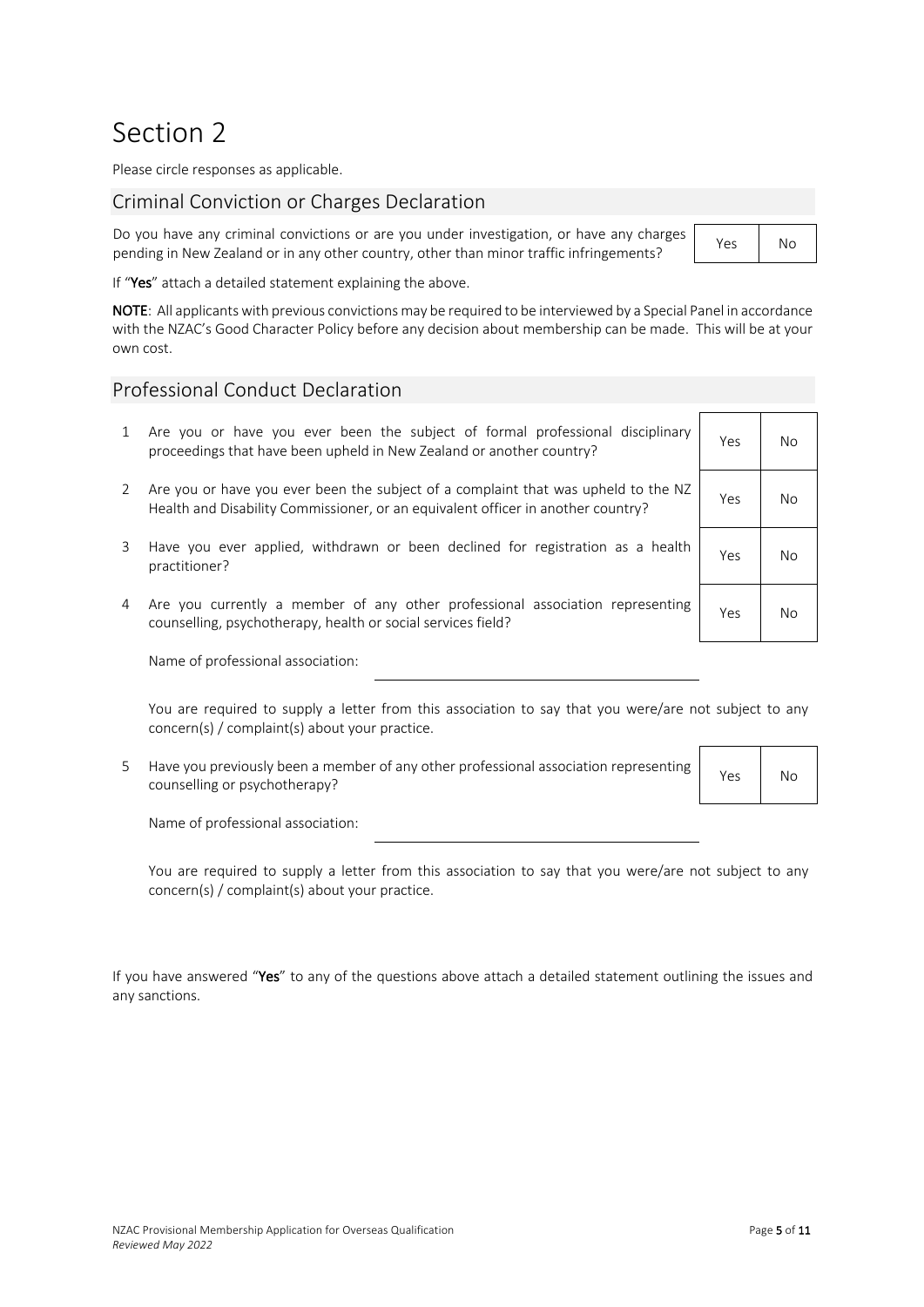#### Applicant Declaration

I declare that the information provided in this application is true and correct and I will uphold the NZAC Code of Ethics. I authorise NZAC to contact any person or organisation named in this application about any matter relevant to my application. I also confirm that I have fully discussed in supervision: a. Any previous criminal convictions, or any charges pending that I have, other than minor traffic infringements. b. Any complaint/s or concern/s raised by any other professional associations. c. Any complaint/s or concern/s raised in current or former employment. Applicant's name: Applicant's signature: Date:  $\qquad \qquad /\qquad \qquad /\qquad \qquad /\qquad \qquad$ 

*If you do not disclose all information, or are dishonest in the information given, your application may be declined.*

#### Police Vetting Request Form

https://www.police.govt.nz/sites/default/files/publications/pvs-vetting-request-and-consent-form.doc

#### POLICE VETTING REQUEST NOTES

The Approved Agency is NZAC.

The agency representative/delegate or identity referee can be:

a person of standing in the community - e.g. registered professional, religious or community leader, Police employee, person registered with the Approved Agency eg NZAC Registered Supervisor

- Be over 16yrs of age
- Not be related to a partner/spouse
- Not be a co-resident of the applicant

Section 1 Completed by the agency representative/delegate or identity referee. Sections 2 & 3 Applicant to complete and sign.

On completion of the 3 Sections upload the Vetting forms to the Application or scan and email to membership@nzac.org.nz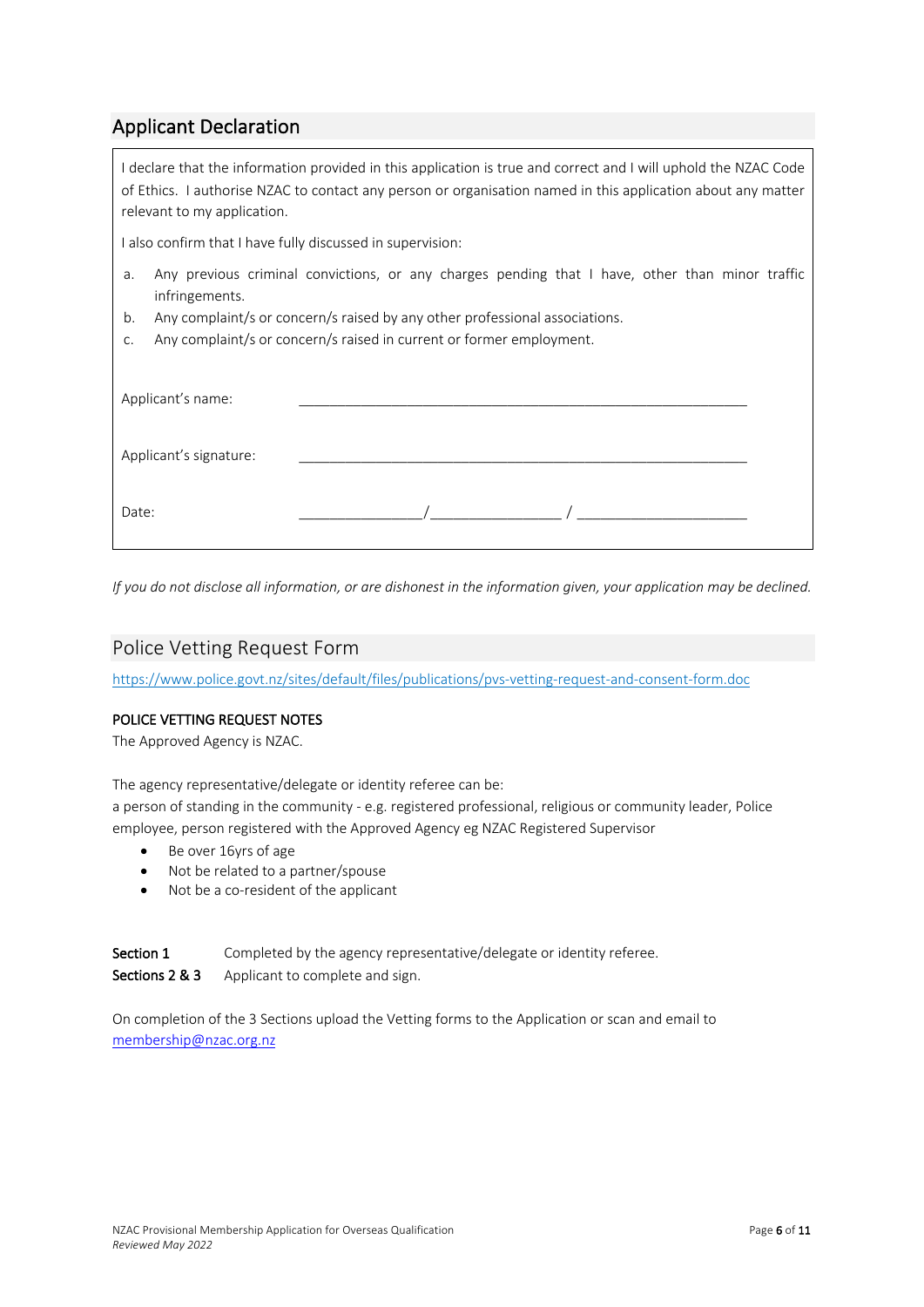### Section 3

#### Counsellor Education

#### Provide the following:

- a. A verified transcript from your education provider.
- b. Verified copy of your qualification.
- c. Evidence of NZQA assessment of the qualifications New Zealand equivalence.

### Section 4

#### Membership of your Professional Counselling Association

#### Provide the following:

- a. Verified evidence of current membership of your professional association.
- b. A letter from your professional association to confirm that you have not been, nor are currently the subject of any complaint about your professional practice.

### Section 5

#### Employment Details

#### Provide the following:

- a. A letter from your employer/s supporting your application and which confirms your competency in that position and that you have not been nor are currently subject to any ethical concerns or complaints. This includes paid and/or voluntary work undertaken.
- b. A brief job description of your current or previous employment.

### Section 6

#### Counselling Practice

Provide a copy of your CV outlining your counselling practice.

If you have any material advertising your practice enclose this with your application.

### Section 7

#### Te Tiriti o Waitangi

Have a minimum of three hours of cultural consultation provided by someone of Māori descent comfortable with Te Ao Māori and can therefore assist the Applicant in their reflection process. The kōrero needs to include;

- a. Te Tiriti o Waitangi and the significance it has in Aotearoa New Zealand today.
- b. The impact of colonisation on Maori.

Write a statement which reflects on your kōrero with your cultural consultant.

Write about your commitment to take the learning into your everyday counselling practice (*Guide: One page*).

Cultural Consultant to complete form found on NZAC website: Membership, Information and Guidelines.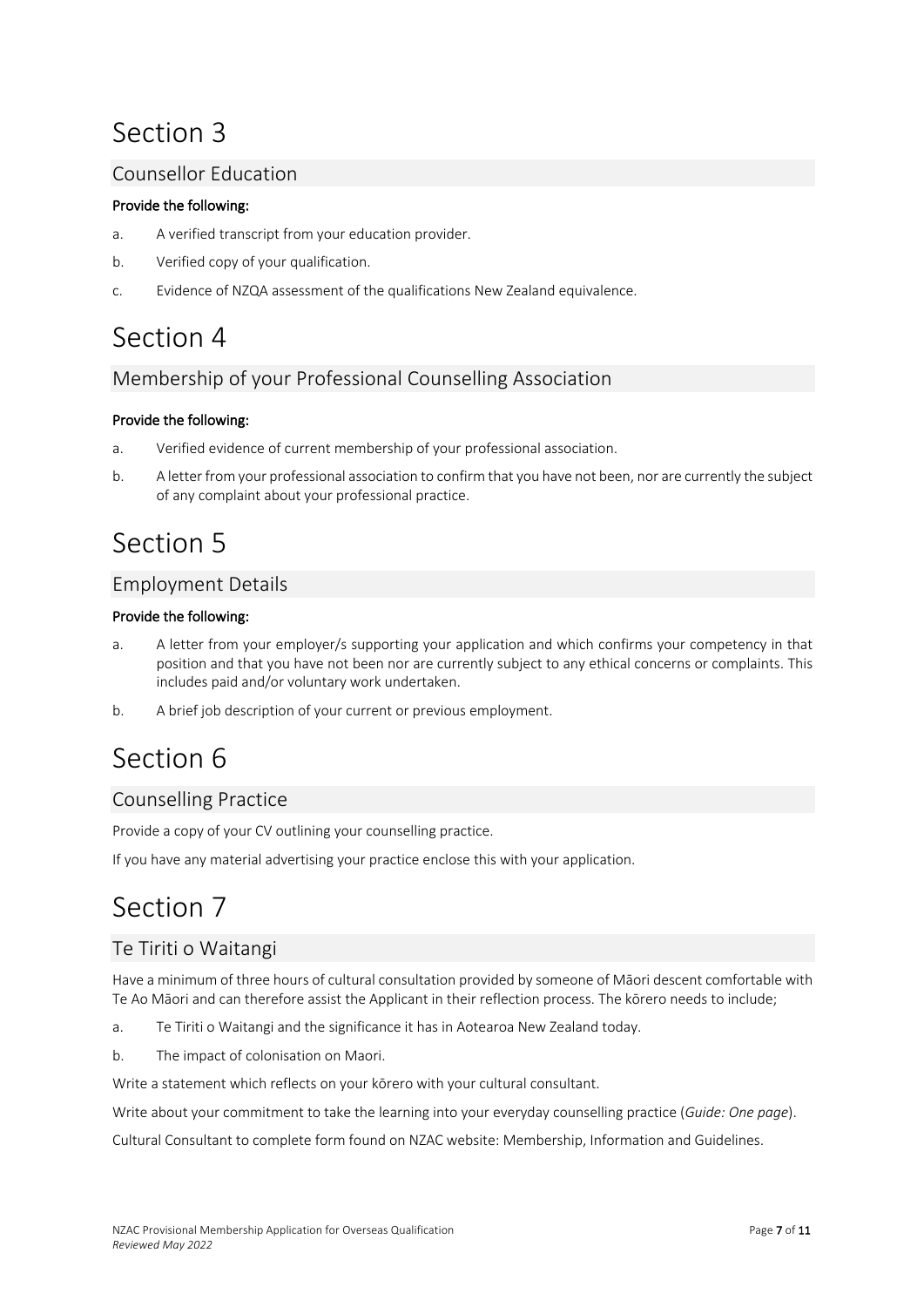### Section 8

#### Supervision

#### Provide a letter of support from your most recent supervisor.

This needs to include:

- a. Name and Professional Association of Supervisor.
- b. Confirmation of the supervision arrangement, frequency and length of contract.
- c. A brief report about the Supervisor's knowledge of your practice.

### Section 9

#### Police Clearance

Provide a Police clearance from the country where you have lived and evidence of permanent residency to New Zealand or a valid New Zealand Work Visa.

### Section 10

#### Further Information

Other information you would like included in your application.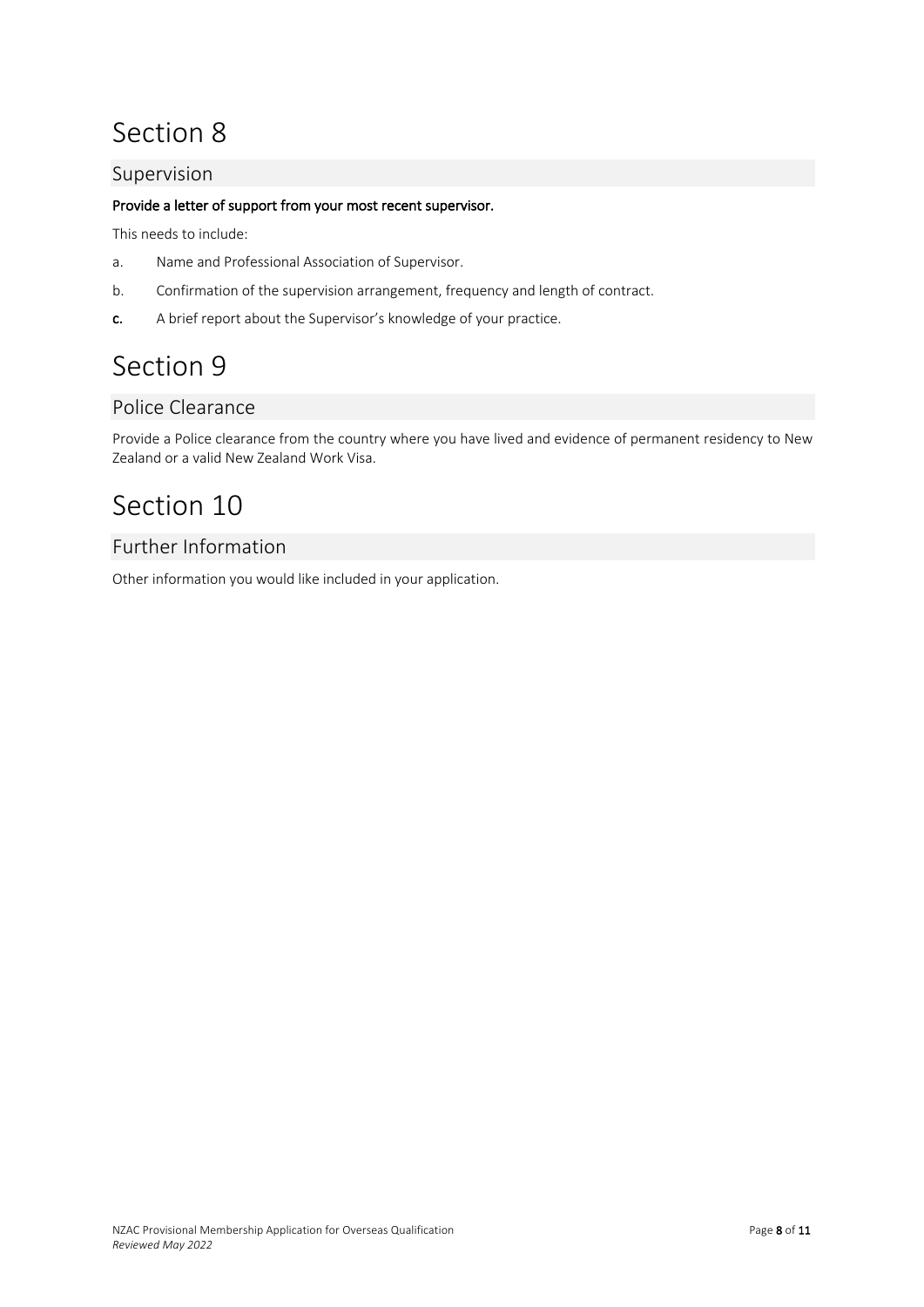### Supervisor's Report

#### Complete Parts A & B in collaboration with the Applicant

If you have been practicing as a counsellor in NZ and engaged with a supervisor, the relationship with the supervisor needs to be of sufficient length for the Supervisor to confidently comment on your practice.

The Supervisor must be a member of NZAC or similar professional association, who has been a Member for five years and who has been the Applicant's Supervisor for at least the past 12 months. 20 hours of supervision are required before application, 10 of which may have been provided by your education provider.

For Counsellors applying from overseas where you are not required to be in supervision you will need to provide a reference from a line manager or employer who can attest to your good character, practice competence and counselling hours completed.

# Part A Name of Applicant: Name of Supervisor: Professional Association: 1 Frequency of supervision 2 Start and end date of supervision contract Start date: End date: 3 Total number of hours of supervision undertaken to date 4 Do you have administrative or statutory responsibility for the Applicant's work? Yes No If "Yes" explain this relationship. \_\_\_\_\_\_\_\_\_\_\_\_\_\_\_\_\_\_\_\_\_\_\_\_\_\_\_\_\_\_\_\_\_\_\_\_\_\_\_\_\_\_\_\_\_\_\_\_\_\_\_\_\_\_\_\_\_\_\_\_\_\_\_\_\_\_\_\_\_\_\_\_\_\_\_\_\_\_\_\_\_\_ \_\_\_\_\_\_\_\_\_\_\_\_\_\_\_\_\_\_\_\_\_\_\_\_\_\_\_\_\_\_\_\_\_\_\_\_\_\_\_\_\_\_\_\_\_\_\_\_\_\_\_\_\_\_\_\_\_\_\_\_\_\_\_\_\_\_\_\_\_\_\_\_\_\_\_\_\_\_\_\_\_\_ In total, the Applicant needs to have completed a minimum of 200 hours counselling practice. 5 Total number of counselling hours undertaken by the Applicant

- 6 Total number of hours as a facilitator and/or co-facilitator of therapeutic group/s
- 7 Total number of hours telephone and online counselling practice

NZAC Provisional Membership Application for Overseas Qualification **Page 9 of 11** Page 9 of 11 *Reviewed May 2022*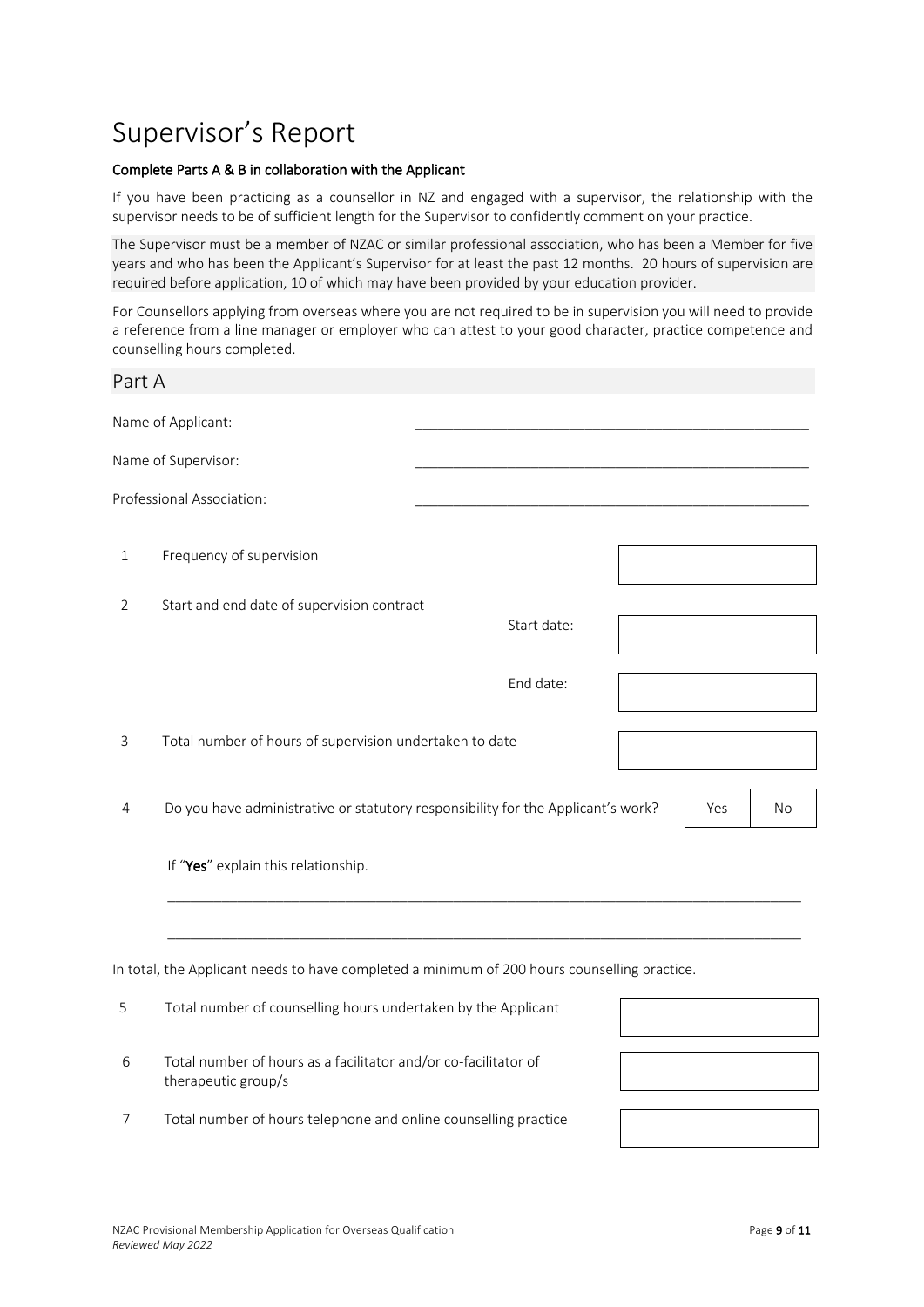| 8      |                                                                                                                                                                                                         | Counselling Log seen |  |       |   |                                 | Yes | No |  |
|--------|---------------------------------------------------------------------------------------------------------------------------------------------------------------------------------------------------------|----------------------|--|-------|---|---------------------------------|-----|----|--|
| 9      | The Supervisor is required to discuss with their Supervisee at least two recordings or observations of the<br>Supervisee's work with clients.<br>Your experience of the Applicant's work has been from: |                      |  |       |   |                                 |     |    |  |
|        |                                                                                                                                                                                                         |                      |  |       |   |                                 |     |    |  |
|        | П                                                                                                                                                                                                       | Video                |  | Audio | П | Observing counselling session/s |     |    |  |
| 10     | To your knowledge has the Applicant ever been or is currently, the subject of<br>Yes<br>a concern or complaint about unethical or unprofessional conduct?                                               |                      |  |       |   |                                 |     | No |  |
|        | If yes, please explain.                                                                                                                                                                                 |                      |  |       |   |                                 |     |    |  |
|        |                                                                                                                                                                                                         |                      |  |       |   |                                 |     |    |  |
|        |                                                                                                                                                                                                         |                      |  |       |   |                                 |     |    |  |
| Part B |                                                                                                                                                                                                         |                      |  |       |   |                                 |     |    |  |

Please respond in detail to the following;

- 1 The extent to which the Applicant demonstrates core counselling skills, e.g, the ability to establish and maintain a therapeutic counselling relationship with clients.
- 2 The Applicant's commitment to the ongoing process of self-reflection.
- 3 The Applicant's engagement with the supervision process.
- 4 Do you believe the Applicant understands the implications of the NZAC Code of Ethics? What evidence supports this belief?
- 5 Any further comments you wish to make.